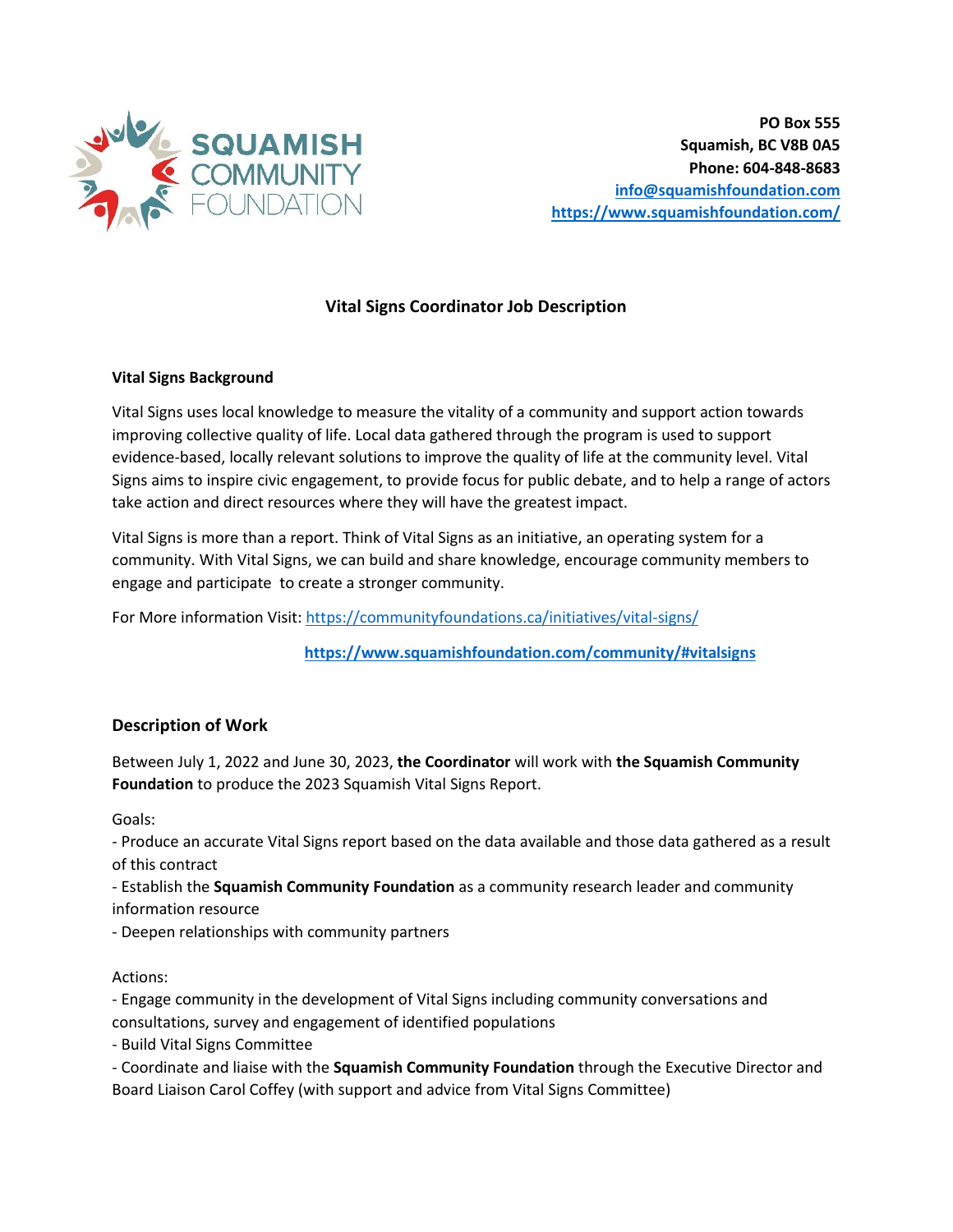

- Organize, host and facilitate 3 to 4 Vital Conversation cafes in community

- Research, information gathering and verification of data

- Report writing and design, compliant with Community Foundations of Canada Vital Signs brand identity

and the Squamish Community Foundation's brand identity

- Launch and post-launch communications and evaluation

Deliverables:

- 24–30 page Vital Signs report (full list of milestones to be presented to and approved by the Vital Signs Committee by August 31, 2022)

- Post-launch report impact evaluation framework

## **Experience**

We are looking for someone with:

- Knowledge of Squamish Community
- Local Community Connections and Networks
- Organizational and facilitation skills and experience
- Event coordination skills and experience
- Report Writing and Data Collection skills and experience
- Proven leadership and team management experience
- Own office space, computer and vehicle

Full Contract Salary: \$15,000 + GST and reimbursement for mileage

DRAFT TIMELINE OF MILESTONES For SQUAMISH VITAL SIGNS 2023

| Date             | Activity                | Lead                     |                          |
|------------------|-------------------------|--------------------------|--------------------------|
| May 2022         | Stats Canada Data       |                          |                          |
|                  | Release                 |                          |                          |
| May 31, 2022     | <b>Build Steering</b>   | <b>Board Members</b>     |                          |
|                  | Committee               |                          |                          |
| July 1, 2022     | Vital Signs Coordinator | <b>Board Members and</b> |                          |
|                  | hired                   | Staff                    |                          |
| <b>July 2022</b> | Program Coordinator     | Board Member and         | Watch training CFC       |
|                  | <b>Training</b>         | Staff                    | <b>Training webinars</b> |
| July, 2022       | <b>Build Steering</b>   | Program                  |                          |
|                  | Committee               | Coordinator/Steering     |                          |
|                  |                         | Committee                |                          |
| July 15, 2022    | <b>Create Steering</b>  | Steering Committee/      |                          |
|                  | Committee Terms of      | Program Coordinator      |                          |
|                  | Reference               |                          |                          |
| July 15, 2022    | Create sponsorship      | Steering Committee/      |                          |
|                  | package/info sheet      | Program Coordinator      |                          |